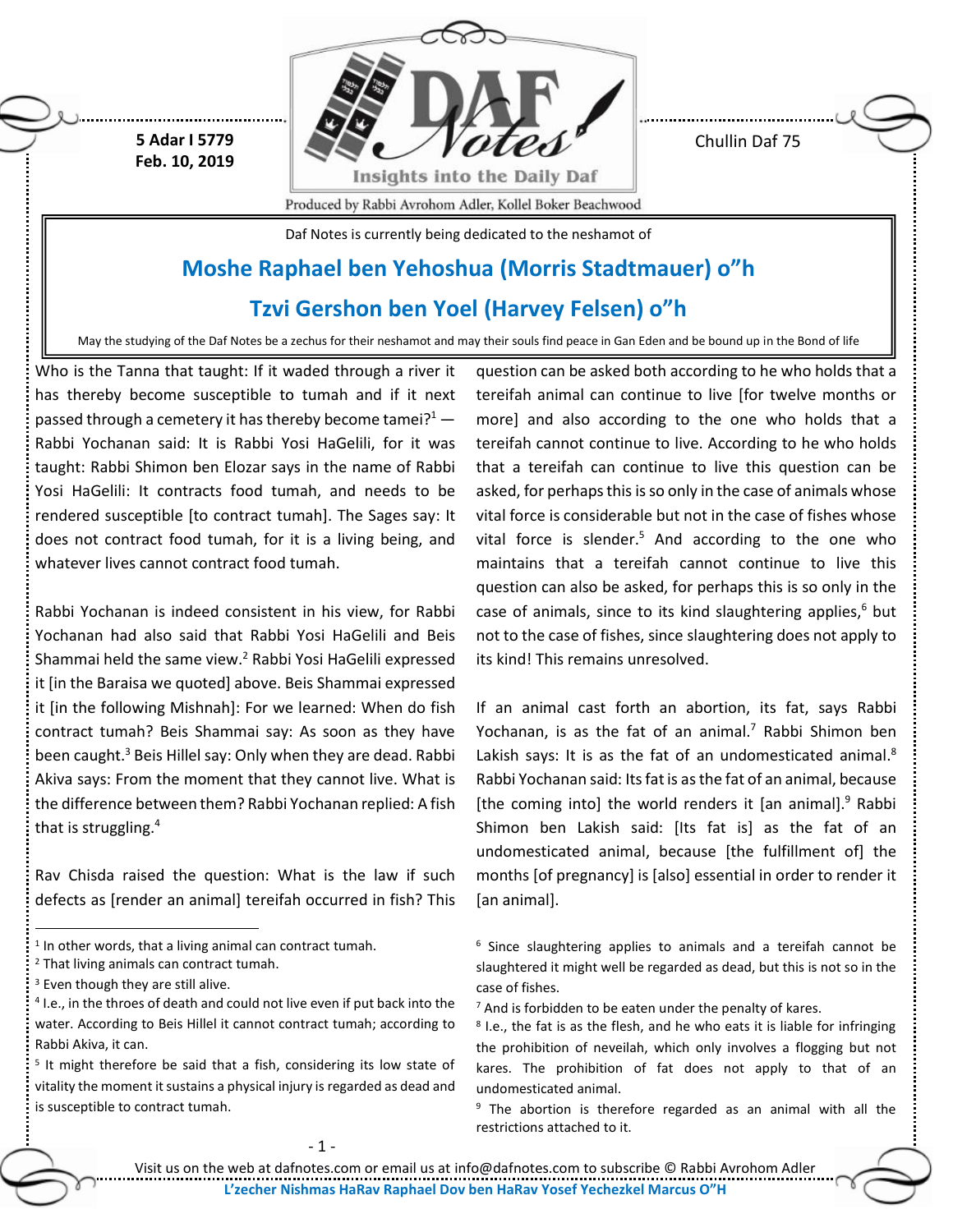

Others report it as follows: Where the months of pregnancy had not been fulfilled [there is no doubt at all that] it is of no consequence.<sup>10</sup> They differ only in the case where a person put his hand into the womb of an animal, tore away some fat from the living nine months' fetus within, and ate it. Rabbi Yochanan says: This fat is as the fat of [an animal], because the [fulfillment of the] months [of pregnancy] alone renders it [an animal]. Rabbi Shimon ben Lakish says: It is as the fat of an undomesticated animal, because the [fulfillment of the] months [of pregnancy] coupled with the [coming into the renders it [an animal].

Rabbi Yochanan raised this objection against Rabbi Shimon ben Lakish. [It was taught:] Just as 'the fat and the two kidneys' referred to in the case of the asham offering precludes that of a fetus,<sup>11</sup> so wherever ['fat' is stated] it precludes that of a fetus. Now according to my view, [says Rabbi Yochanan], it is right that the verse finds it necessary to preclude it;<sup>12</sup> but according to you, why is it necessary to preclude  $it?$ <sup>13</sup>

He replied: I derive my view from this very passage. $^{14}$ 

Others report it as follows: Rabbi Shimon ben Lakish raised this objection against Rabbi Yochanan. [It was taught]: Just

l

as 'the fat and the two kidneys' referred to in the case of the asham precludes that of a fetus, so wherever ['fat' is stated] it precludes that of a fetus. Now according to my view, [says Rabbi Shimon ben Lakish,] it is right that the Torah precluded it;<sup>15</sup> but according to you, why should it not be offered [upon] the altar]? — He replied: It is like an animal which has not reached the prescribed age.<sup>16</sup>

Rabbi Ammi said: If a person slaughtered a tereifah animal and found in it a nine months' living fetus, according to the one who forbids [the other<sup>17</sup> without slaughtering] it is permitted,<sup>18</sup> and according to he who permits [the other without slaughtering] it is forbidden.<sup>19</sup>

Rava said: Even according to the one who permits [the other without slaughtering] it is permitted, for the Torah permits [the fetus] by [the slaughtering of any two out of] four organs.<sup>20</sup>

Rav Chisda said: If a person slaughtered a tereifah animal and found in it a nine months' living fetus, it needs to be slaughtered and is subject to the [Kohens' dues of the] shoulder, and the two cheeks, and the maw. If it died [without being slaughtered], it is tahor and does not convey tumah by carrying. $21$ 

<sup>18</sup> By its own slaughtering; for it is a separate being, unaffected by its mother.

 $10$  I.e., the fat of such a fetus is certainly not forbidden as fat.

 $11$  The asham had to be a male animal, hence the fat mentioned with regard to it which was to be offered upon the altar cannot include that of a fetus found in the womb of the animal offered.

 $12$  Since for all purposes the fat of a nine months' living fetus is like that of an ordinary animal.

<sup>&</sup>lt;sup>13</sup> Seeing that its fat is not regarded as the fat of an animal.

 $14$  From the fact that the law expressly excludes the fat of the fetus from sacrificial rites Rabbi Shimon ben Lakish concludes that such fat is in no wise deemed fat.

<sup>&</sup>lt;sup>15</sup> For it is not like ordinary fat.

<sup>&</sup>lt;sup>16</sup> Which in the first seven days of its life, though in every respect an animal, may not be offered as a sacrifice. Likewise with the fat of the fetus, although it is regarded as fat in every respect, it is nevertheless forbidden for sacrificial purposes.

 $17$  The nine months' living fetus found in the womb of a slaughtered animal.

<sup>&</sup>lt;sup>19</sup> Even if it was itself slaughtered; for slaughtering does not apply to it. And it is not permitted by its mother since the mother was a tereifah.  $20$  I.e., either the two organs of its mother or its own two organs, for the fetus is rendered permitted either by its own slaughtering or by the slaughtering of its mother.

 $21$  Since it has been rendered tahor by the slaughtering of its mother. 'Carrying' even without contact is one of the methods by which a carcass can convey tumah. It must be noted that the other method of conveying tumah, namely, by contact, is not excluded here.

Visit us on the web at dafnotes.com or email us at [info@dafnotes.com](mailto:info@dafnotes.com) to subscribe © Rabbi Avrohom Adler **L'zecher Nishmas HaRav Raphael Dov ben HaRav Yosef Yechezkel Marcus O"H**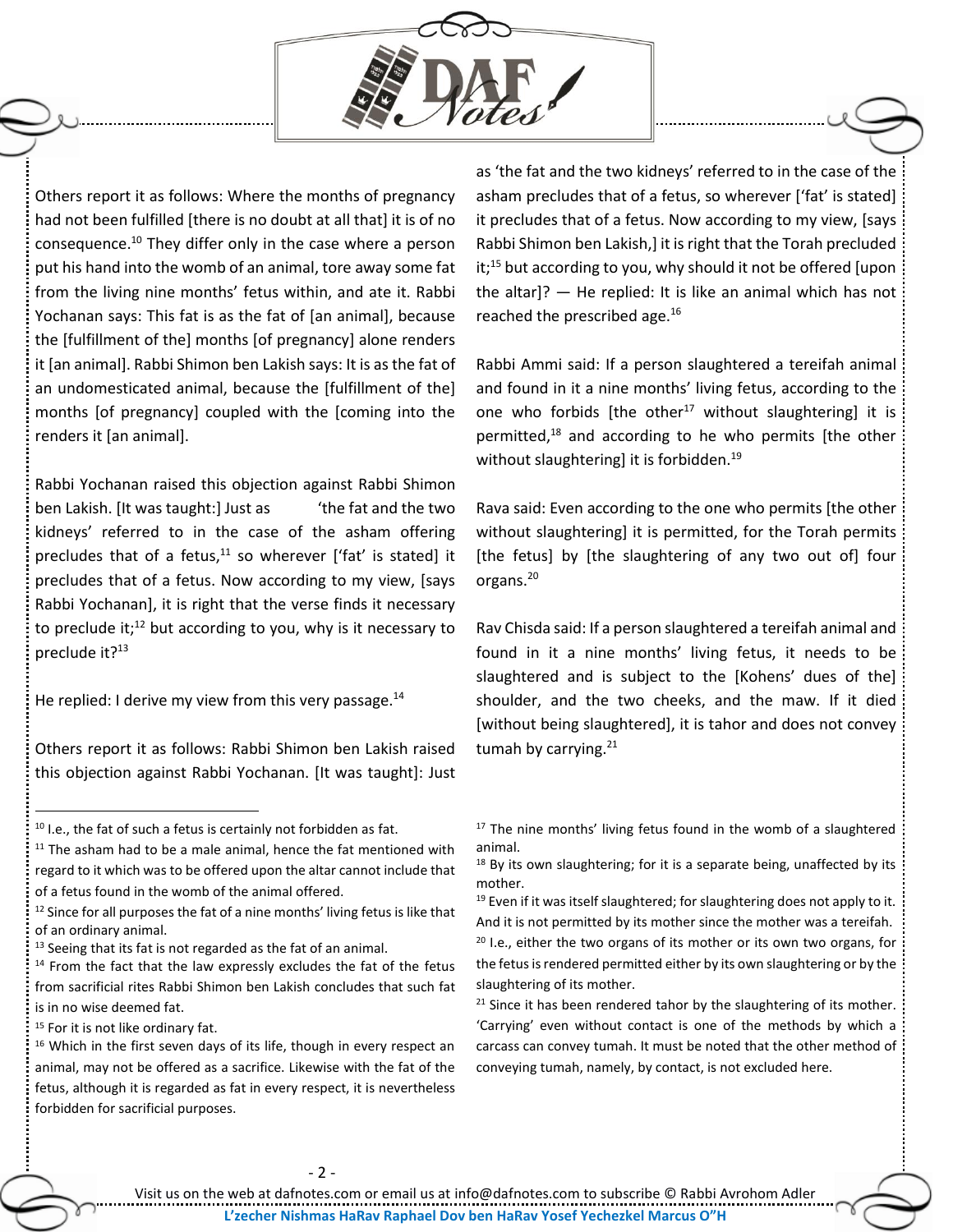

Thereupon Rabbah said to him: The ruling 'it needs to be slaughtered' obviously follows Rabbi Meir's view, whereas the ruling 'it is tahor and does not convey tumah by carrying' obviously follows the Rabbis' view! — But according to your argument, you could raise this same objection against Rabbi Chiya; for Rabbi Chiya taught: If a person slaughtered a tereifah [animal] and found in it a nine months' living fetus, it needs to be slaughtered and is subject to the [Kohens' dues of the] shoulder, and the two cheeks, and the maw. If it died, it is tahor and does not convey tumah by carrying. The ruling 'it needs to be slaughtered', follows Rabbi Meir's view, whereas the ruling 'it is tahor and does not convey tumah by carrying' follows the Rabbis' view! — This is no difficulty at all, for Rabbi Chiya deals with the case where it was found dead [in the mother's womb].<sup>22</sup> This is, however, a difficulty for you.<sup>23</sup>  $-$  He replied: It is not difficult for me either, for the Torah permits [the fetus] by [the slaughtering of any two out of] four organs.<sup>24</sup>

When Rabbi Zeira went up [to Eretz Yisroel] he found Rav Assi sitting and reciting the above statement [of Rav Chisda]. 'Well spoken!' said Rabbi Zeira; 'Rabbi Yochanan also said so'. Are we to infer that Rabbi Shimon ben Lakish disagrees with [Rabbi Yochanan]? — Some say: He was waiting and was silent; and others say: He was drinking and was silent.<sup>25</sup>

 $\overline{\phantom{a}}$ 

<sup>26</sup> According to the first Tanna, i.e, 'The Sages' in our Mishnah, since this animal goes about the fields like normal animals, it has been

The Mishna had stated: Rabbi Shimon Shezuri says: even if it is five years old . . .

The Gemora asks: Isn't his view identical with that of the first Tanna?

Rav Kahana replied: The difference between them is where it stood upon the ground.<sup>26</sup>

Rav Mesharsheya said: According to the one who maintains that we must take into account the seed of the male, if a ben pekuah (an animal which had been extracted alive out of the womb of its mother) mounted a normal animal, there is no remedy for the offspring.<sup>27</sup>

Abaye, said: All agree that if a ben pekuah had joined hooves it is permitted. $28$  Why? Because everything extraordinary people remember very well.<sup>29</sup>

Others report it thus: Abaye said: All agree that if this animal with joined hooves was extracted [alive out of the womb of its mother] which also was with joined hooves and had been extracted [out of the womb of its mother], it is permitted.

decreed by the Rabbis that it must be slaughtered, for not everyone would know of the peculiarity of this animal to distinguish it from normal animals.

 $22$  And in this case it is admitted by R' Meir that the slaughtering of the mother renders the fetus that is within it tahor. Accordingly the teaching of R' Chiya is entirely in agreement with R' Meir.

<sup>&</sup>lt;sup>23</sup> For Rav Chisda did not explain that he was dealing with a fetus that had died in the womb.

<sup>&</sup>lt;sup>24</sup> The ruling therefore entirely follows the Rabbis' view since they hold that the fetus is permitted either by its own slaughtering or that of its mother.

<sup>&</sup>lt;sup>25</sup> It is not known whether Rish Lakish disagreed or not, for Rav Assi had left the room while Rabbi Yochanan was lecturing and Rish Lakish had not as yet commenced to argue with Rabbi Yochanan either because, as some say: Rish Lakish was in the habit of allowing him to finish his remarks without interruption, or because, as others say: Rish Lakish was drinking water at the time and therefore remained silent.

 $27$  As the offspring from the maternal side requires to be slaughtered but not from the paternal side, it is regarded as half slaughtered, and to continue the slaughtering now is of no avail because of the long pause between the beginning of the slaughtering, i.e., at birth, and now. This state in the animal could not arise if we accept the rule that the law permits the fetus either by its own slaughtering or by the slaughtering of its mother.

<sup>&</sup>lt;sup>28</sup> By the slaughtering of its mother even though it walks about in the field, and even according to the view of the Sages in our Mishnah.

<sup>&</sup>lt;sup>29</sup> All people would take notice of this animal on account of its abnormality, and would remember all the peculiarities in connection with it.

Visit us on the web at dafnotes.com or email us at [info@dafnotes.com](mailto:info@dafnotes.com) to subscribe © Rabbi Avrohom Adler **L'zecher Nishmas HaRav Raphael Dov ben HaRav Yosef Yechezkel Marcus O"H**